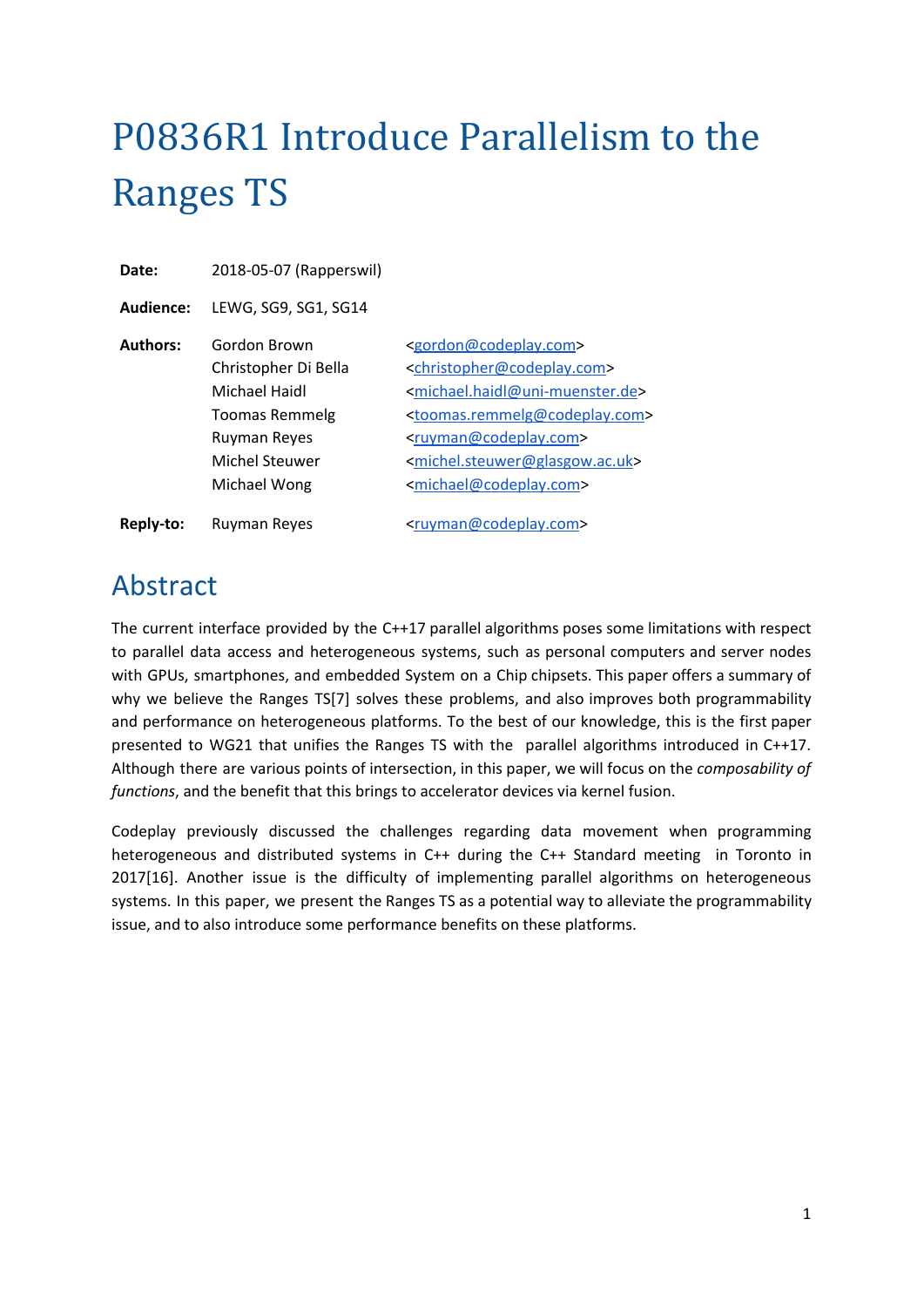## <span id="page-1-0"></span>Table of Contents

| <b>Abstract</b>                                                               | 1            |
|-------------------------------------------------------------------------------|--------------|
| <b>Table of Contents</b>                                                      | $\mathbf{2}$ |
| 0 Change log                                                                  | 3            |
| 0.1 Changes from P0836R0 to P0836R1                                           | 3            |
| 1 The problems with the C++ parallel algorithms' interface with Data Movement | 3            |
| 1.1 The Problem of Data Movement in Parallel Algorithms                       | 3            |
| 1.2 A SYCL Solution                                                           | 5            |
| 2 Contrasting ranges, views, and actions with iterators                       | 7            |
| 2.1 Example use-case                                                          | 8            |
| 2.2 Implementation prototype of Parallel STL with Ranges                      | 10           |
| 2.2.1 Why views and kernel fusion matter                                      | 11           |
| 2.2.2 Calculating the Mandelbrot Set                                          | 12           |
| 2.3 Containers                                                                | 12           |
| 2.4 Concepts for parallel algorithms, views, and actions                      | 13           |
| <b>3 Proposals</b>                                                            | 13           |
| 3.1 Introduce requirements for standard-layout types where possible           | 13           |
| 3.1.1 Investigate which types can be required to be standard-layout           | 14           |
| 3.2 Add contiguous iterator type-traits to C++                                | 14           |
| <b>4 Conclusion</b>                                                           | 14           |
| 5 Future work                                                                 | 15           |
| <b>Appendix A Acknowledgements</b>                                            | 16           |
| <b>Appendix B Glossary</b>                                                    | 16           |
| <b>Appendix C References</b>                                                  | 17           |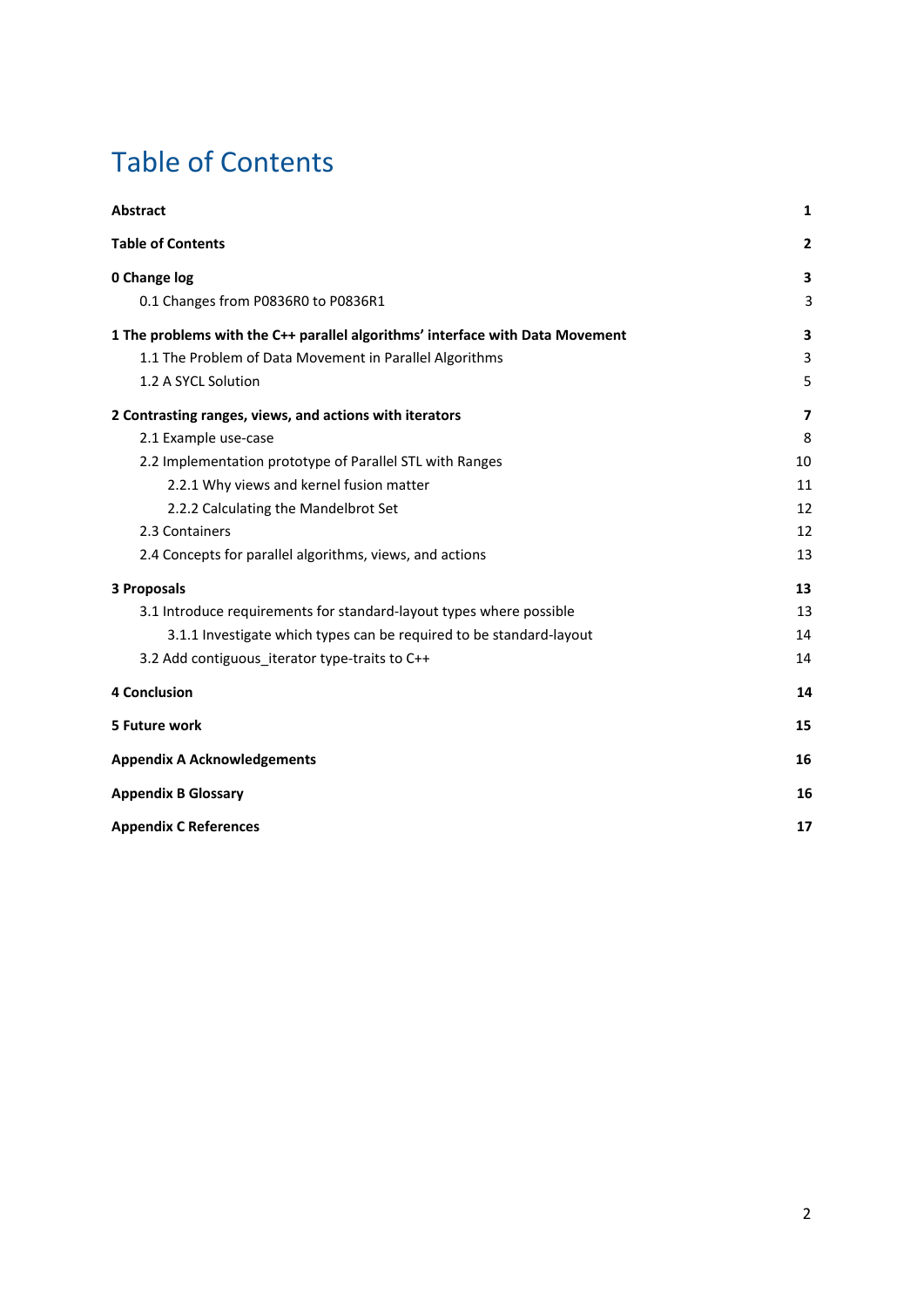## <span id="page-2-0"></span>0 Change log

#### <span id="page-2-1"></span>0.1 Changes from P0836R0 to P0836R1

- Added §1.3, which explains why non-standard-layout types are problematic.
- Added clarification to the example §2.1.
- Added discussion point for mixing execution policies in §2.1.
- Added §2.2.1, which explains why views and kernel fusion matter
	- Moved old §2.2.1 to §2.2.2, etc.
- Revised wording for §2.4 to explain why the Ranges TS does not target the parallel algorithms, and improve the wording.
- Removed the request for a StandardLayout concept in §3.1.1.
	- Added request for considering standard-layout types (e.g. for std::tuple).
- Removed support for the type-trait  $std:$ : is contiguous iterator in §3.2.1.
- LEWG's decision to abandon namespace std2 in Jacksonville requires the abandonment of §3.2.2 Add contiguous iterator tag to std2.
- Relaxed request for standard-layout types from authors of the Ranges TS to LEWG in §4, as this request is beyond the scope of the Ranges TS.
	- Introduced motivation for why standard-layout types are important for heterogeneous programming.
- Mentioned that research into reflection with respect to private members is recommended.

## <span id="page-2-2"></span>1 The problems with the C++ parallel algorithms' interface with Data Movement

#### <span id="page-2-3"></span>1.1 The Problem of Data Movement in Parallel Algorithms

```
#include <vector>
#include "pstl/execution"
#include "pstl/algorithm"
int main()
{
    std::vector<int> data(10'000'000);
    std::fill_n(std::execution::par_unseq, begin(data), size(data), -1);
}
```
**Listing 1.1** A trivial example of the current parallel algorithms, as used in C++17, extracted from the [Getting](https://software.intel.com/en-us/get-started-with-pstl) Started guide of the Intel [Parallel](https://software.intel.com/en-us/get-started-with-pstl) STL.

Using a parallel execution policy, *Listing 1.1* fills a std::vector from the beginning of the vector to its end with the value -1. Since this is executing on the CPU, the individual threads of execution executing under the parallel execution policy can access the vector directly and concurrently, using a mutex or atomic operations to avoid race conditions. This particular algorithm's operation is [embarrassingly](#page-15-1) parallel; in principle, no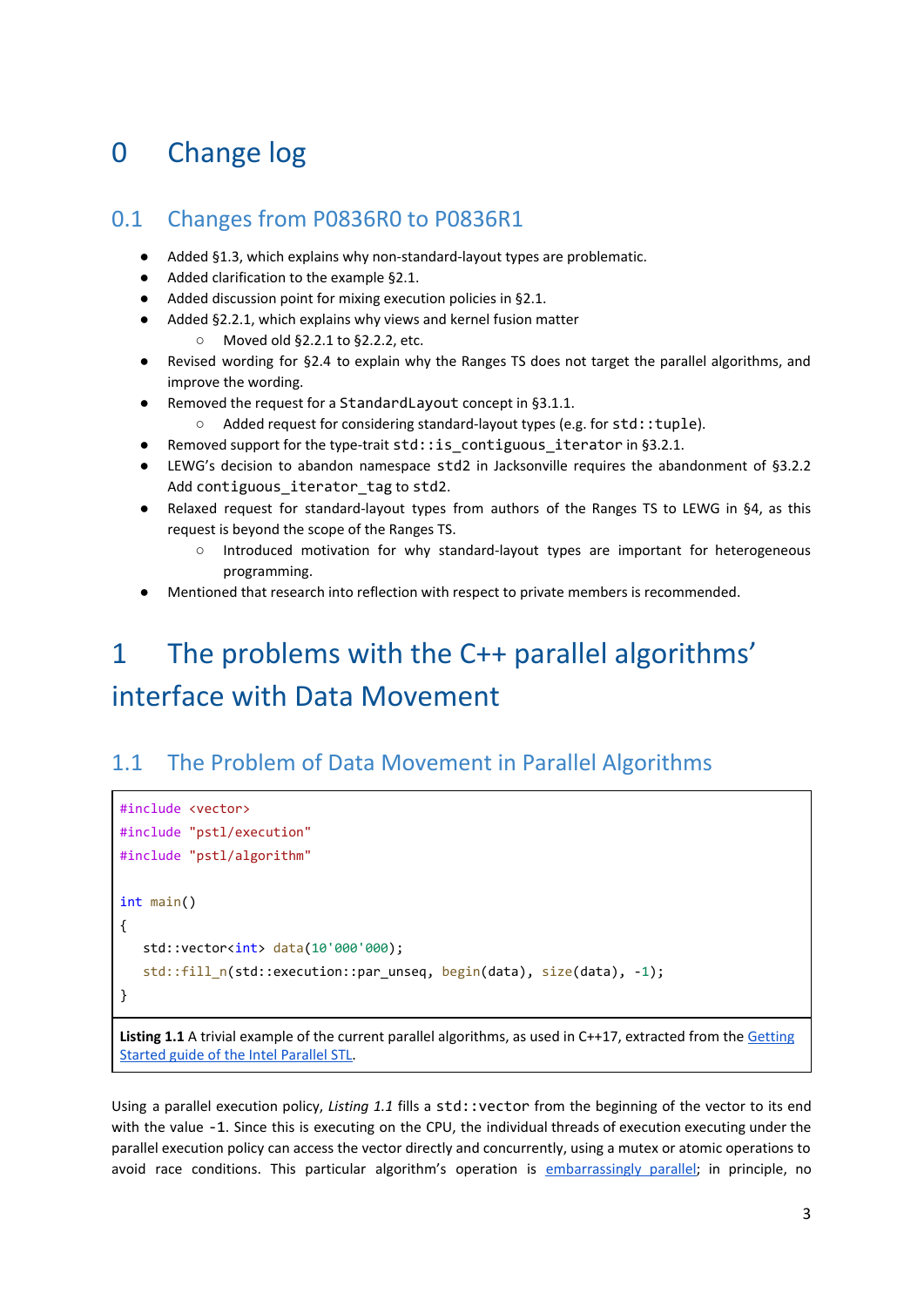synchronisation is necessary. Due to the usage of the par\_unseq policy, the compiler will also try to use vectorisation to optimise operations: more than one element of the vector will be accessed from the same thread using SIMD instructions.

P0443 proposes a unified interface for execution[17], which allows this algorithm to be executed using a particular executor, and therefore in a particular execution context<sup>1</sup>. Executors can be used to instruct an algorithm to execute on a GPU. The exact interface for this is yet to be decided; however, a popular design described in the executors design document[5], is to have the execution policy extended with a **.on(Executor)** member function to achieve this goal.

```
#include <vector>
#include "pstl/execution"
#include "pstl/algorithm"
#include "experimental/execution"
int main()
{
   std::vector<int> data(10'000'000);
    std::fill_n(std::execution::par_unseq.on(gpu_executor()), begin(data),
      size(data), -1);}
```
**Listing 1.2** How *Listing 1.1* might look if we were to target a GPU using an executor.

*Listing 1.2* creates what is referred to as an inline executor that describes how work is to be executed on a particular GPU. The proposed interface for executors[17] provides a range of parameterised executors for executing work in a variety of ways. These executors can then be used by control structures such as std::async, std::invoke, or in this case, parallel algorithms.

An implementer of std::fill\_n for a distributed or heterogeneous system has limited information on the input data. Iterator categories specify how data may be accessed, but they offer neither any insight into where the data is created, nor how it is stored. For example, forward iterators offer the guarantee of multi-pass iterators (within some range); but do not tell us if we are accessing objects stored at arbitrary points in memory (e.g. std::forward list, std::map), or if the data is stored contiguously (e.g. std::vector, std::array). Similarly, random-access iterators provide just as little information: we are not privy to whether the data is stored contiguously (e.g. std::vector), or if it is stored in a non-contiguous layout with random-access (e.g. std:: deque).

Depending on the distributed or heterogeneous system being targeted, additional copies to memory or accessing memory that is not local to the processor may be necessary; both of these can have critical impacts to performance. When the execution of the parallel algorithm is dispatched to a processing unit of the heterogeneous and distributed system, the whole range may need to be transferred alongside the dispatch. A Parallel STL implementation is forced to first instantiate the entire iteration range on the calling thread, storing each element into temporary storage<sup>2</sup>, then send the data to the processing unit for the processing to complete. Since the algorithm modifies the elements accessed, data then must be sent back to the caller of the algorithm, collected in temporary storage, and then applied again to the specified iterator range.

 $1$  An execution context is an abstraction of a particular execution resource.

<sup>&</sup>lt;sup>2</sup> Not necessarily a temporary object.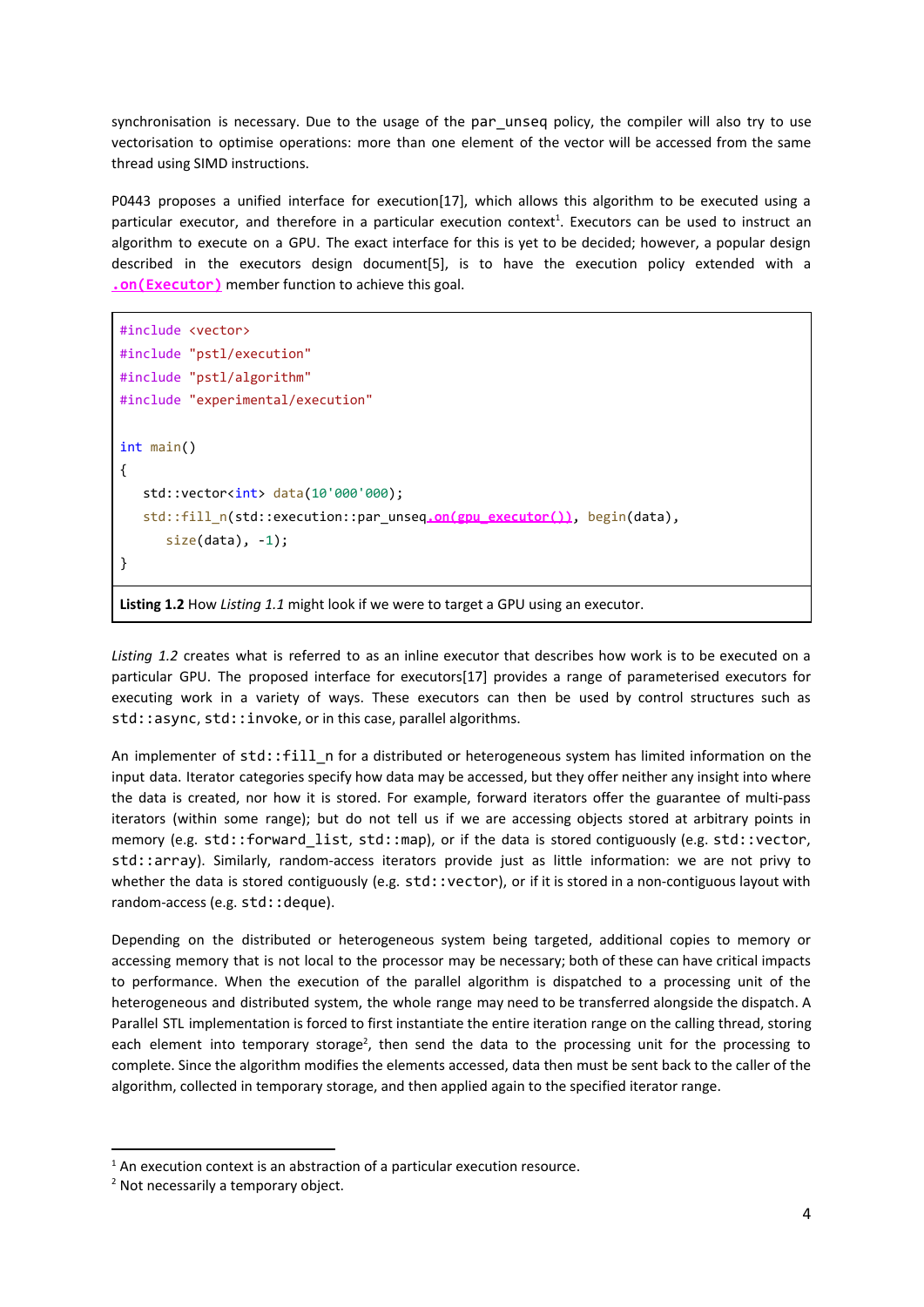This assumes that there are no side effects on iterator succession, which is only possible on forward iterators. Input iterators do not guarantee multiple passes because they can suffer from invalidation. But this is required for heterogeneous dispatch. A defect that was fixed before the Parallelism TS was merged into C++17 was to refine the input iterator requirement to forward iterators, to guarantee multi-pass iterator succession[13a].

A possible solution is to allow only contiguous iterators for those policies that target heterogeneous and distributed systems. Contiguous data can be sent directly to the processing unit and written back without extra intermediate storage. Current implementations are unfortunately unable to detect the use of contiguous iterators, as std::contiguous\_iterator\_tag is not present in the C++ Standard.

#### <span id="page-4-0"></span>1.2 A SYCL Solution

This paper is mainly based on SYCL since it is the implementation choice for this prototype. However it is important to note that the concepts we describe here and, to some extent, the benefits are applicable to non-heterogeneous systems as well.

The SYCL Parallel STL[9] implementation implements helper-functions to avoid passing non-contiguous ranges directly to the SYCL [buffer](#page-15-1) objects to store the data. This paper won't dive into the specifics of the SYCL programming model too much, more background resources can be found on the [Khronos](https://www.khronos.org/sycl/resources) site.

```
std::vector<sub>int</sub> > v = {3, 1, 5, 6};cl::sycl::sycl_execution_policy<> sycl_policy;
using std::begin, std::end;
{
    cl::sycl::buffer<int> b(data(v), cl::sycl::range<1>(size(v)));
   std::sort(sycl_policy, begin(b), end(b));
   auto h = cl::sycl::gpu\_selector{} {
      auto q = cl::sycl::queue{h}; auto sepn1 = cl::sycl::sycl_execution_policy<class transform1>(q);
       std::transform(sepn1, begin(b), end(b), begin(b), [](const auto num) {
         return num + 1; });
       cl::sycl::sycl_execution_policy<std::negate<>> sepn4(q);
       std::transform(sepn4, begin(b), end(b), begin(b), std::negate<>{});
    } // All kernels will finish at this point
} // The buffer destructor guarantees host synchronization
Listing 1.3 std:: transform being used with the SYCL execution policy.
```
Algorithms that have been passed a SYCL execution policy are executed on the SYCL [device](#page-15-1) that has been selected by the implementation. When passing a range of iterators to the helper-functions, they create an intermediate storage that is guaranteed to be contiguous (by performing an extra copy), and the SYCL implementation can use this pointer in an implementation-specific way that is optimal for the platform memory architecture. The different policies operate on iterators to the SYCL buffer instead of iterators to the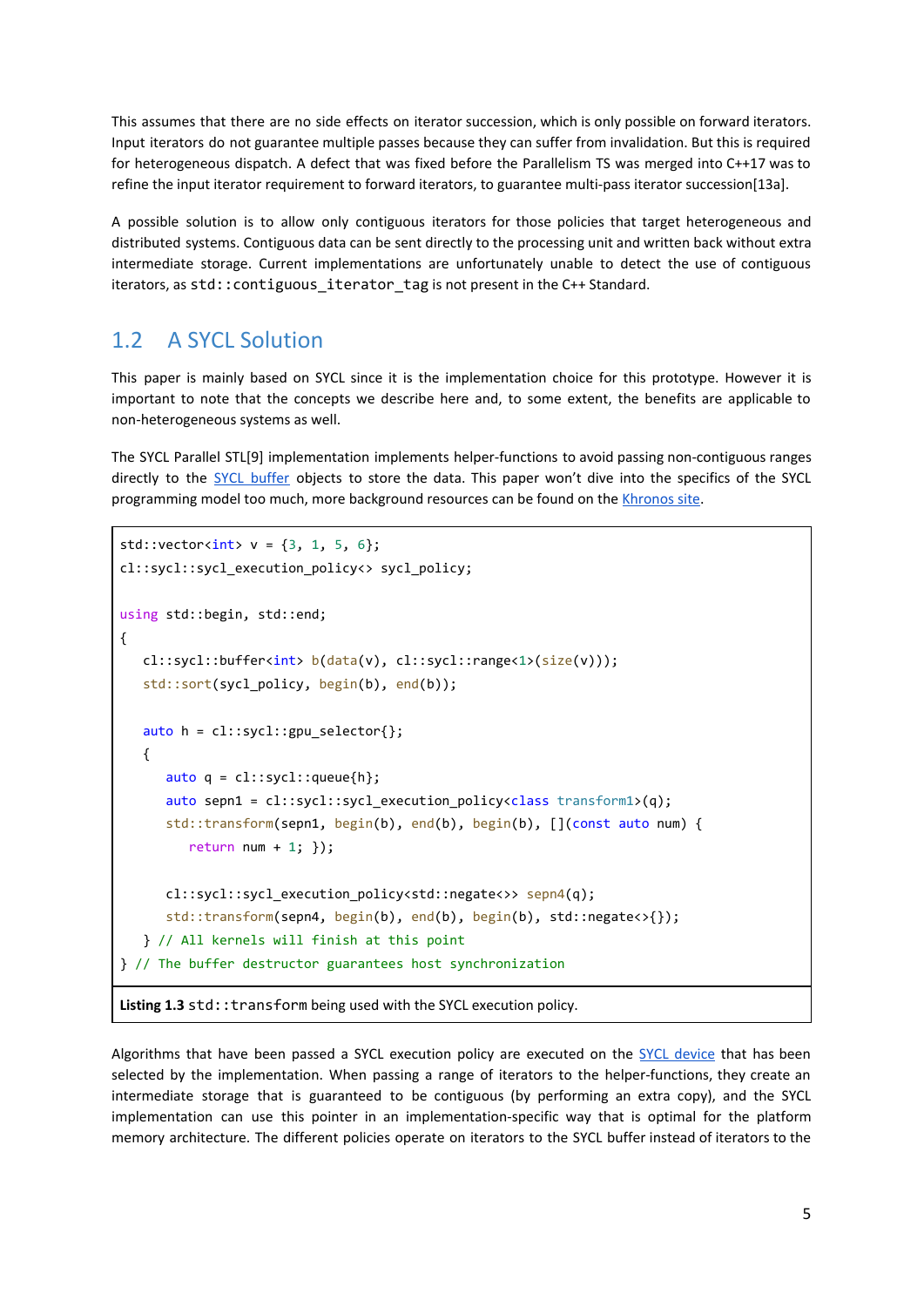original container (a vector in *Listing 1.3*). This additional copy causes extra overhead that is not required when the range is contiguous (since the SYCL runtime can simply map the pointer directly).

SYCL mandates that the SYCL runtime retains an opaque ownership of the data until the buffer is destroyed. Upon the buffer's destruction, ownership is transferred back to the original vector. Iterators to SYCL buffers contain information about where the data resides. The data flow execution rules guarantee that data is available on the different processing units.

The SYCL Parallel STL implementation uses iterators only as offsets from the start of the buffer: the buffer is retrieved from the iterator to perform the actual operations.

```
/* fill.
  * Implementation of the command group that submits a fill kernel.
  * The kernel is implemented as a lambda.
  */
template <typename ExecutionPolicy, typename ForwardIt, typename T>
void fill(ExecutionPolicy& sep, ForwardIt b, ForwardIt e, const T& value) {
   auto q = cl::sycl::queue\sep.get queue();
   auto device = q.get device();
    auto localRange =
       device.get_info<cl::sycl::info::device::max_work_group_size>();
   auto bufI = helpers:: make buffer(b, e);
   auto vectorSize = buf1.get count();
    auto globalRange = sep.calculateGlobalSize(vectorSize, localRange);
    q.submit([vectorSize, localRange, globalRange, &bufI, val = value](
       cl::sycl::handler &h) mutable {
       cl::sycl::nd_range<1> r{
          cl::sycl::range<1>{std::max(globalRange, localRange)},
          cl::sycl::range<1>{localRange}
       };
       auto aI = bufI.template get_access<cl::sycl::access::mode::read_write>(h);
       h.parallel_for<typename ExecutionPolicy::kernelName>(r,
         [aI, val, vectorSize](cl::sycl::nd item<1> id) {
             if (id.get_global(0) < vectorSize) {
               aI[id.get_global(0)] = val; }
       });
    });
}
```
**Listing 1.4** SYCL Parallel STL implementation for std::fill.

In *Listing 1.4*, the helper-function, make\_buffer, detects when the iterators are SYCL buffer iterators and retrieves the original buffer used as input. Iterators that are not SYCL buffer iterators have their range copied on to a newly constructed buffer. The implementation details can be found in sycl buffers.hpp. No assumptions can be made about the layout of the input range data; as such, temporary storage and copies must be used, which causes a noticeable performance drawback.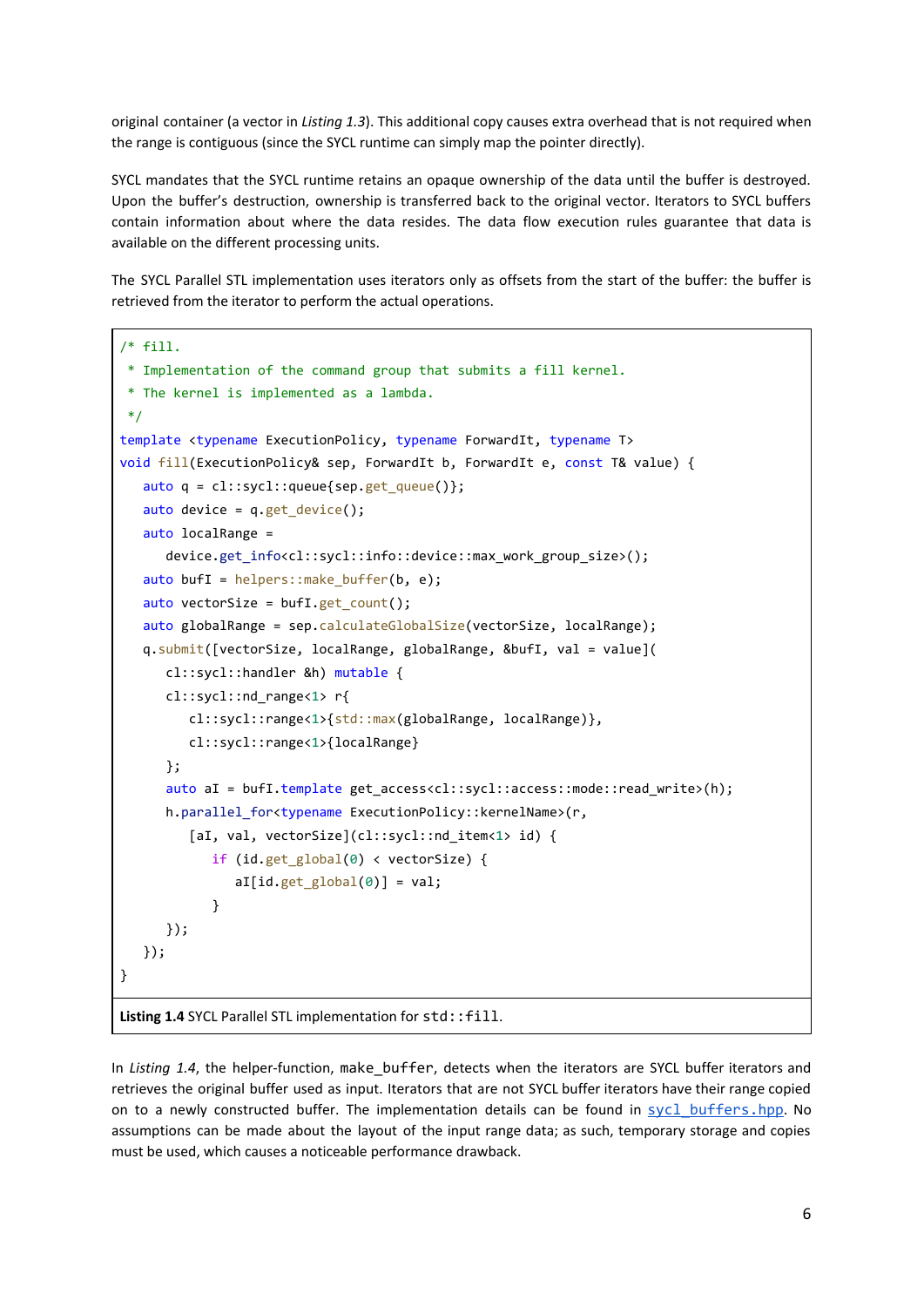Copying arguments was not permitted in the Parallelism TS, but this prohibition was lifted through a Swiss National Body comment[6] which cited SYCL as one important use case to support copying. This allows parallel algorithm arguments to function objects to be copied to a separate space for non-sequenced policies.

As of C++17, the Standard defines a set of forward progress guarantees [\[intro.progress\]:](http://eel.is/c++draft/intro.progress) concurrent forward progress, parallel forward progress, and weakly parallel forward progress. Due to the nature of many processing units such as GPUs, there are many heterogeneous and distributed devices which can only guarantee weakly parallel forward progress.

#### 1.3 Issues with non-standard-layout types

Heterogeneous code runs on multiple devices, and each device needs to communicate with other devices. There is no common ABI for C++, which makes it difficult for programs compiled for different architectures, using different toolchains, to marshall data. For example, a host CPU program might be compiled with Microsoft Visual C++, one device program could be built with LLVM, and another device with GCC. The International Standard specifies standard-layout types in such a way that data is consistently positioned across all implementations, and this means we can marshall data across different architectures. Short of implementing a stricter ABI for the standard library, standard-layout types are the only way we can ensure that communication between various devices remains consistent without manually restructuring the data, which can be quite costly.

## <span id="page-6-0"></span>2 Contrasting ranges, views, and actions with iterators

As previously mentioned in P0687R0, the already-presented limitations of the iterator-based interface have a significant impact on performance on systems where memory must be copied before applying the algorithms to the data, which can be problematic. A potential solution to this problem is to use the interface introduced in the Ranges TS and Eric Niebler's current proposal for range adaptors and utilities[15a]. Among several other modifications, the range-based algorithms' interface replaces iterator-pairs with ranges. A range is a concept that defines the requirements of a type that allows iteration over its elements by providing a begin iterator and a sentinel object[14a]. In a general context, a range is typically a container, but is not required to be one (for example, an input iterator abstracting over std::istream is a range if it is associated with some object denoting the end of the input sequence).

The Ranges TS also revises the C++14 Standard algorithms, so that they provide iterator-sentinel pairs instead of homogeneously-typed iterator-pairs. This means that we no longer need to specify the end of a range using an iterator, and can use other objects instead; provided that the object has some sort of tangible relationship with our iterator type. One such example where this is useful is doing something to the first *n* elements of a range. The C++ standard library approximates this with functions such as std::fill\_n, but completeness requires providing this for every algorithm, and that is an enormous number of additional overloads that need to be ratified, implemented, confirmed to be correctly implemented, and maintained[3].

```
template <typename ForwardIterator, typename N, typename T>
ForwardIterator find_n(ForwardIterator first, N count, T const& value)
{
    return std::find(first, std::next(first, count), value);
}
```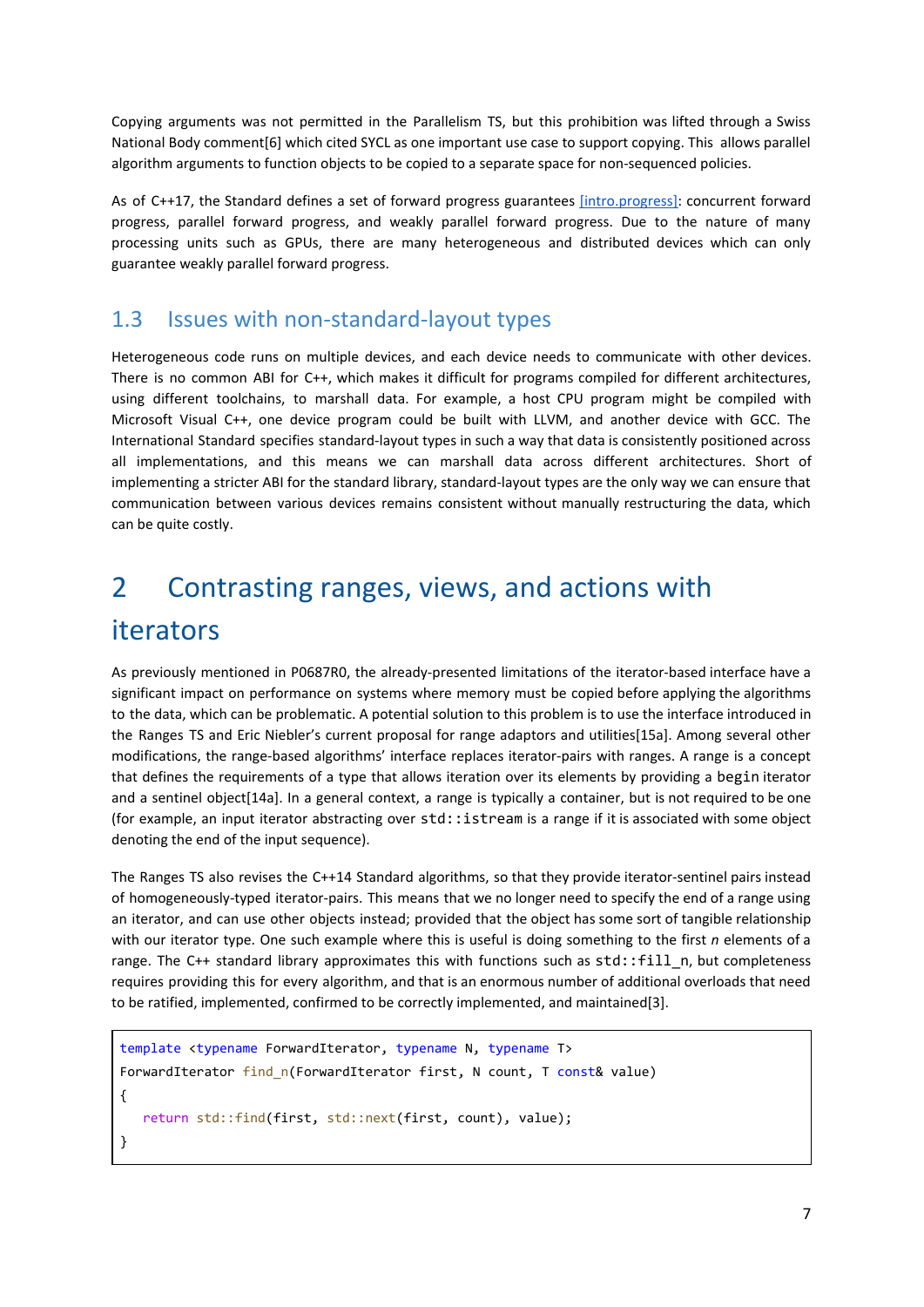**Listing 2.1** Implementation of find\_n using Standard algorithms.

```
namespace ranges = std::experimental::ranges;
template <ranges::InputIterator I, typename T>
I find n(I first, ranges::difference_type_t<I> count, T const& value)
{
    return ranges::find(ranges::make_counted_iterator(first, count),
       ranges::default_sentinel{}, value);
}
```
**Listing 2.2** Implementation of find\_n using the Ranges TS.

Eric Niebler's [range-v3](https://github.com/ericniebler/range-v3) library is a cross-platform, experimental implementation of the Ranges TS, and is compatible with C++11. Unlike the Ranges TS reference implementation, [cmcstl2,](https://github.com/CaseyCarter/cmcstl2) range-v3 does not rely on the Concepts TS, and is thus suitable for use with implementations that don't support Concepts.

Central to range-v3 are views and actions, which improve algorithm composability, and allow users to construct pipelines of operations using operator|. Views behave as range-based algorithms; but unlike algorithms, lazily perform non-modifying computation only when requested. Actions represent mutating operations and perform in-place modifications to ranges. P0789 proposes adding views to the Ranges TS.

#### <span id="page-7-0"></span>2.1 Example use-case

Given two vectors, **x** and **y**, and a scalar  $\alpha$ , the result of the [BLAS](http://www.netlib.org/blas/) (Basic Linear Algebra Subprograms) primitive, saxpy, is defined as  $\alpha$ **x** + **y**. A natural way of writing this using the STL is to scale **x** using std::transform, and then add the scaled vector with **y** using a second call to std::transform.

```
std::vector<float> x = // ...
std::vector<del>float</del> > y = // ...float a = // ...auto out = std::vector<float>(size(x));{
   auto temp = std::vector<float>(size(x));
    std::transform(begin(x), end(x), begin(temp), [a](const auto x) {
       return a * x; });
    std::transform(begin(temp), end(temp), begin(y), begin(out), std::plus<>{});
}
```
**Listing 2.3** Slow-path saxpy implementation using STL.

Notice the use of the temporary vector temp in *Listing 2.3*: this can be expensive on accelerators. The temporary vector not only requires additional memory, but the executing code also performs additional stores and loads to access the temporary which can hinder performance. To avoid the temporary variable, the scaling operation can be manually done in a single transformation operation together with addition.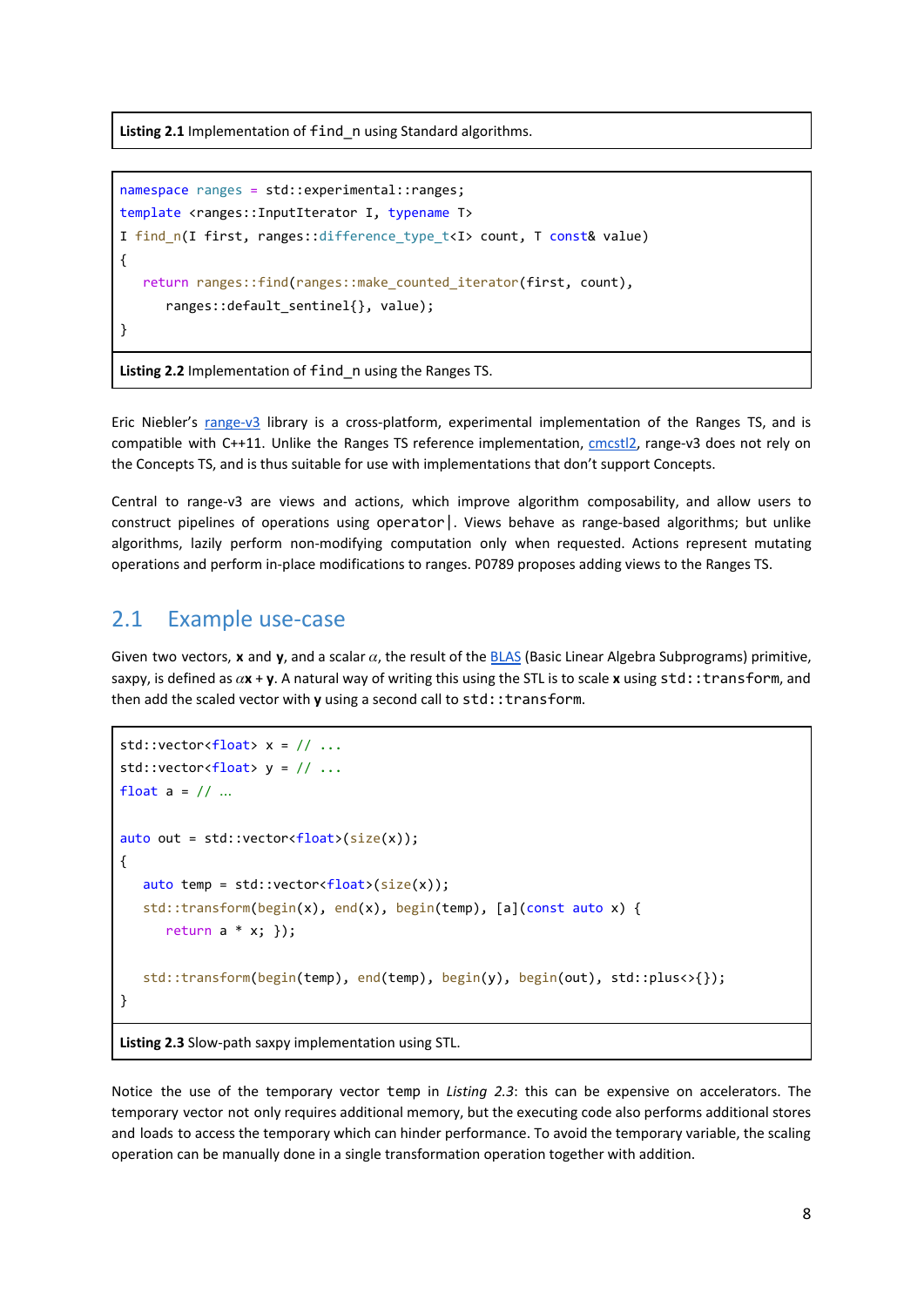```
std::vector<float> x = // ...std::vector<float> y = // ...float a = // ...auto out = std::vector<float>(size(x));{
   std::transform(begin(x), end(x), begin(y), begin(out), [a](auto x, auto y) {
     return a * x + y; });
}
```
**Listing 2.4** Fast-path saxpy implementation using a single transformation with addition.

A similar problem arises when performing the dot-product operation on two vectors. To avoid a temporary variable, the programmer needs to be aware that std::inner product is a more suitable alternative to a combination of first std::transform and then std::accumulate. This demonstrates the lack of composability of multiple STL operations. In this case, we are lucky that there is a composite algorithm.

However, there is not always a predefined function -- such as std::inner\_product -- available for all the possible cases that application developers can concoct with Standard algorithms. For example, std::transform and std::transform reduce are limited to one or two input ranges. If a user wants to combine more ranges in a single call, they are required to convert the input data to be formatted as an [array](https://software.intel.com/en-us/articles/how-to-manipulate-data-structure-to-optimize-memory-use-on-32-bit-intel-architecture) of [structures](https://software.intel.com/en-us/articles/how-to-manipulate-data-structure-to-optimize-memory-use-on-32-bit-intel-architecture) (AoS), and then apply std:: transform.

On CPUs, the AoS format hinders the compiler's ability to perform vectorisation -- as allowed by std::execution::par\_unseq -- since vector registers can typically only hold homogeneous data; thus, the AoS conversion might have negative performance implications. On GPUs, this format causes [uncoalesced](http://docs.nvidia.com/cuda/cuda-c-best-practices-guide/index.html#coalesced-access-to-global-memory) memory-accesses, since threads will be performing non-contiguous memory accesses.



Range-based algorithms and views enable developers to compose the provided algorithms more flexibly, and simultaneously offer the opportunity to increase performance by eliminating temporary storage. The lazy nature of views also enables automatic fusion of multiple algorithms into a single, efficient, computational [kernel](#page-15-1) when using heterogeneous systems. By providing a compile-time function-composition mechanism, device-kernels can be generated to minimise register pressure on custom algorithms that have been written by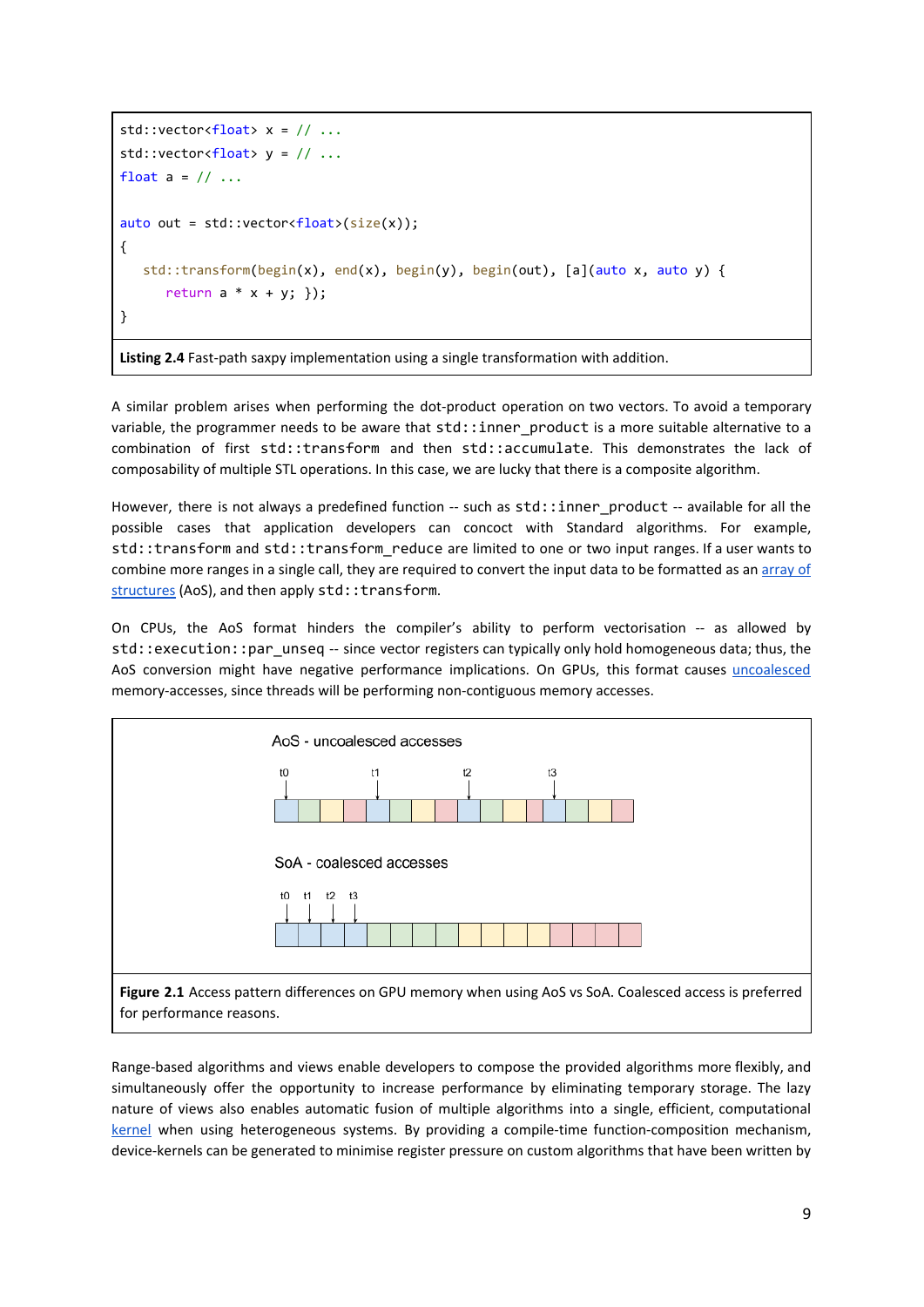developers. This [kernel-fusion](#page-15-1) technique is widely used in libraries, such as [Eigen,](http://eigen.tuxfamily.org/index.php?title=Main_Page#Overview) to improve performance of various computational kernels.

```
std::vector<float> x = // ...std::vector<float> y = // ...float a = // ...
auto ax = ranges::view::zip(view::repeat(a), x) | ranges::view::transform(mult);
auto out = ranges::view::zip(ax, y)
          | ranges::transform(plus)
          | ranges::to_vector;
Listing 2.5 saxpy implementation using range-v3
```
A range-based interface also mitigates the problem of ensuring that an iterator-pair address the same range. A range has a beginning and a sentinel object to describe its termination, and the contents of the range can be transparently converted using range-based actions and views.

#### <span id="page-9-0"></span>2.2 Implementation prototype of Parallel STL with Ranges

We have implemented a [prototype](https://github.com/codeplaysoftware/parallelts-range-exploration) of some parallel algorithms using range-v3 and SYCL. This builds upon work presented in an academic paper[4].

```
std::vector<float>} x = // ...std::vector<float> y = // ...float a = 1/1...
std::vector<float> out(size(x));
{
   gstorm::sycl_exec exec;
   using std::experimental::copy; // to make the example smaller
    auto ax = ranges::view::zip(ranges::view::repeat(a), copy(exec, x))
            | ranges::view::transform(mult);
    std::experimental::transform(exec, ranges::view::zip(ax, copy(exec, y)),
       copy(exec, out), plus);
}
```
**Listing 2.6** saxpy implemented using SYCL and [range-v3](https://github.com/codeplaysoftware/parallelts-range-exploration).

We first create a SYCL execution policy<sup>3</sup>, exec. It provides parallel implementations of Standard algorithms, and wraps a SYCL [queue](#page-15-1) attached to a device, so that it can enqueue work. std::experimental::copy internally creates a SYCL buffer that keeps track of the usage of memory, and holds all the required metadata. The SYCL buffer then provides access to the data from the different accelerators via [accessors.](#page-15-1) Our prototype

<sup>&</sup>lt;sup>3</sup> Mixing different execution policies prevents kernel fusion. This should be explicitly noted in the IS (or any TS resulting from this document). We should hold a poll for audience preference to determine how to proceed.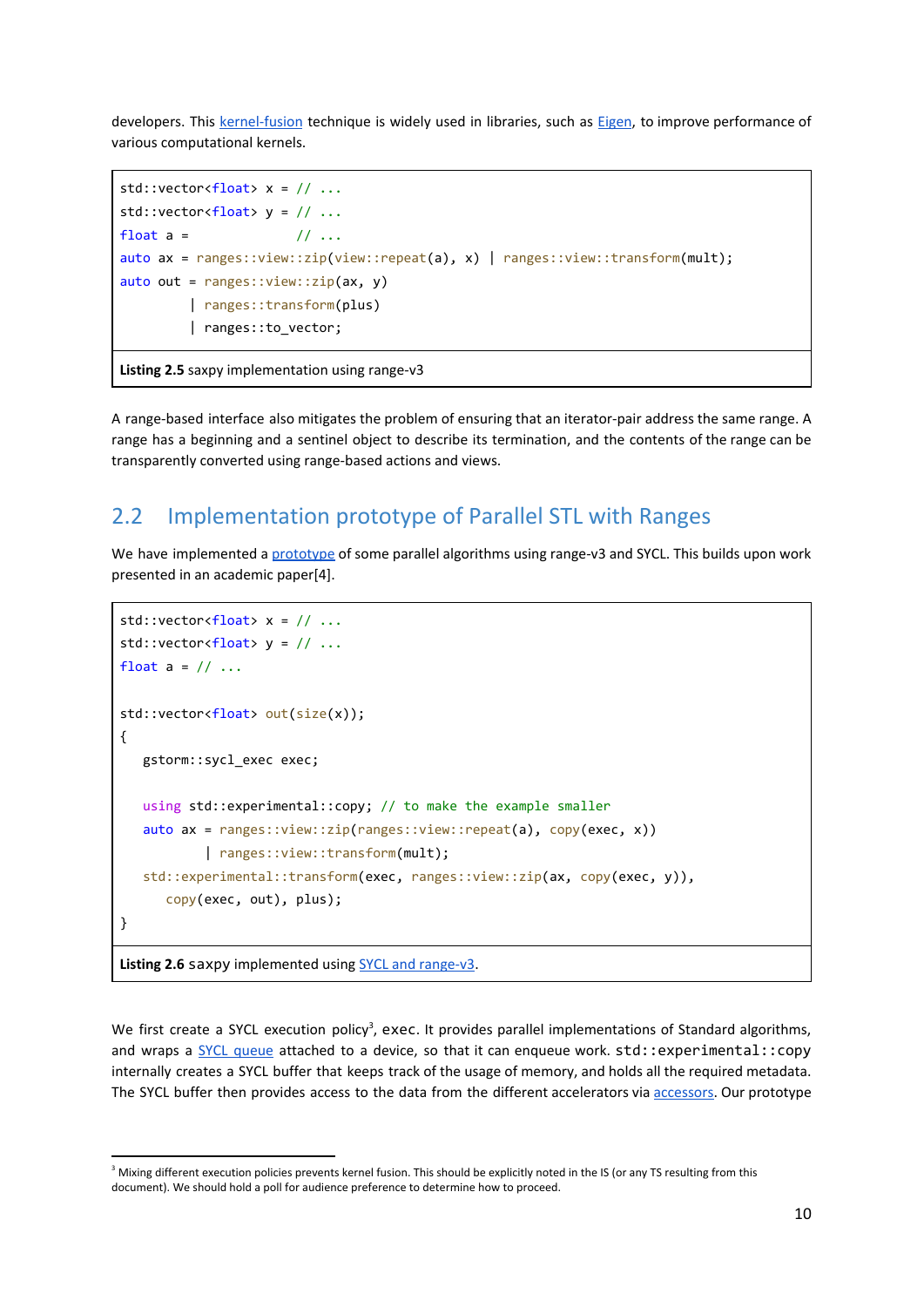implements a wrapper that provides an InputRange-compatible interface for SYCL buffers to allow them to be used as input to views.

The calls to copy trigger the constructor of the underlying SYCL buffer, so that exec is bound to the context for guiding storage. Using a gstorm::sycl exec execution policy is deliberate: given that the Standard execution policies are not aware of heterogeneous systems, they do not suffice for our purposes. Rebinding exec avoids extra copies when involving data movement.

Saxpy is then implemented as it is in *Listing 2.5*. Since views are lazy and don't perform any computation, we change the final ranges::view::transform to a call to std::experimental::transform on the execution policy, to execute the resulting operation and enqueue the kernel onto the device. It is important to understand that this code will only execute a single kernel on the device, despite the use of four view algorithms to describe the computation. As views never execute eagerly, and only algorithms and action do, this gives a very easy to understand cost model to the programmer.

The lifetime of SYCL objects ends at the end of the enclosing scope; following their lifetime rules<sup>4</sup>, any data modified on the device will be updated on the [host](#page-15-1).

Views from range-v3 access data using iterators from the provided input range. To access device memory, iterators need to use SYCL accessors when dereferenced. We implement a SYCL-aware wrapper, gvector<sup>5</sup>, that allocates a SYCL buffer, and registers itself with the execution policy. The execution policy will provide regi[s](#page-15-1)tered gvectors with  $cl::sycl::handlers$  $cl::sycl::handlers$  when launching a kernel, so that they can create accessors to be used in device code, and return iterators from them using begin and end. The authors intend to propose to extend the SYCL buffer to implement the behaviour currently implemented by gvector.

The limitations of the SYCL programming model, as imposed by the nature of heterogeneous dispatch and multiple device support, required us to make changes to [range-v3](https://github.com/codeplaysoftware/parallelts-range-exploration/blob/master/range-v3/sycl_range_v3.diff) as follows:

- Non-standard-layout  $std::tuple$  was replaced with an implementation that does.
- Making ranges::view::chunk standard-layout by removing ranges::box base class.
- Removing the pointer field in ranges::view::cycle to make it usable in SYCL.
- Adding some constexpr specifiers.

The limitations of the SYCL programming model impose certain restrictions on device-code:

- Cannot throw in device-code.
- Cannot use views with pointer fields or non-standard-layout types, without modification.
- Views need to support random-access for parallel usage in SYCL. This means that views such as filter and remove\_if cannot be used as input to SYCL parallel algorithms without first instantiating their result, as they are specified as at most bidirectional.

#### <span id="page-10-0"></span>2.2.1 Why views and kernel fusion matter

Let us assume a three-operation process is being executed on some non-CPU device. Without kernel fusion:

- 1. Data must be transferred from the CPU to the device.
- 2. The first operation is performed on the data.
- 3. The data is sent back to the CPU from the device.
- 4. Data is, again, transferred from the CPU to the device.
- 5. The second operation is performed on the data.
- 6. The data is sent back to the CPU from the device.

<sup>&</sup>lt;sup>4</sup>These rules can be found in the **SYCL 1.2.1** [specification](https://www.khronos.org/registry/SYCL/specs/sycl-1.2.1.pdf).

<sup>5</sup> gvector is short for 'GPU-vector'.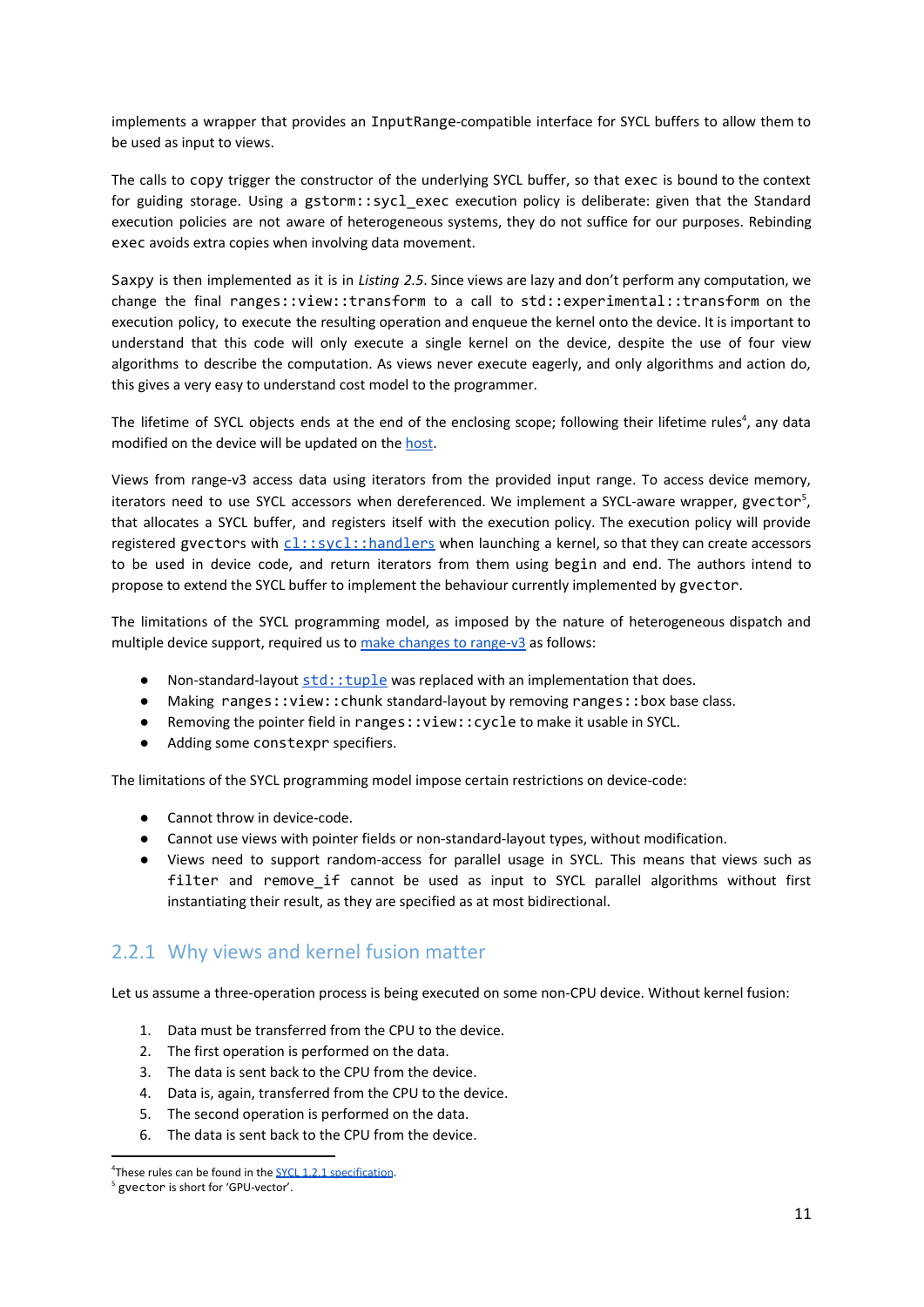- 7. Data is, again, transferred from the CPU to the device.
- 8. The third operation is performed on the data.
- 9. The data is sent back to the CPU from the device.

This factor-of-three sequence of events is riddled with overhead. Before any device operation can start, the previous operation must send its data back to the CPU, only for it to be sent back to the device for more processing.

With their lazy computation, views naturally achieve kernel fusion, and so are very closely coupled with the benefits that kernel fusion offers us. All performance benefits described in subsequent sections are achieved because of kernel fusion, which is only made possible through views.



#### <span id="page-11-0"></span>2.2.2 Calculating the Mandelbrot Set

We have run a number of performance measurements and compared our implementation to the Intel [Parallel](https://github.com/intel/parallelstl) STL [implementation](https://github.com/intel/parallelstl). In particular, we would like to highlight the results we obtained from [calculating](https://github.com/codeplaysoftware/parallelts-range-exploration/blob/master/examples/tests/mandelbrot.cpp) the [mandelbrot](https://en.wikipedia.org/wiki/Mandelbrot_set) set. As input, it takes input image pixel locations and outputs an image containing a colorised visualisation of the mandelbrot set.

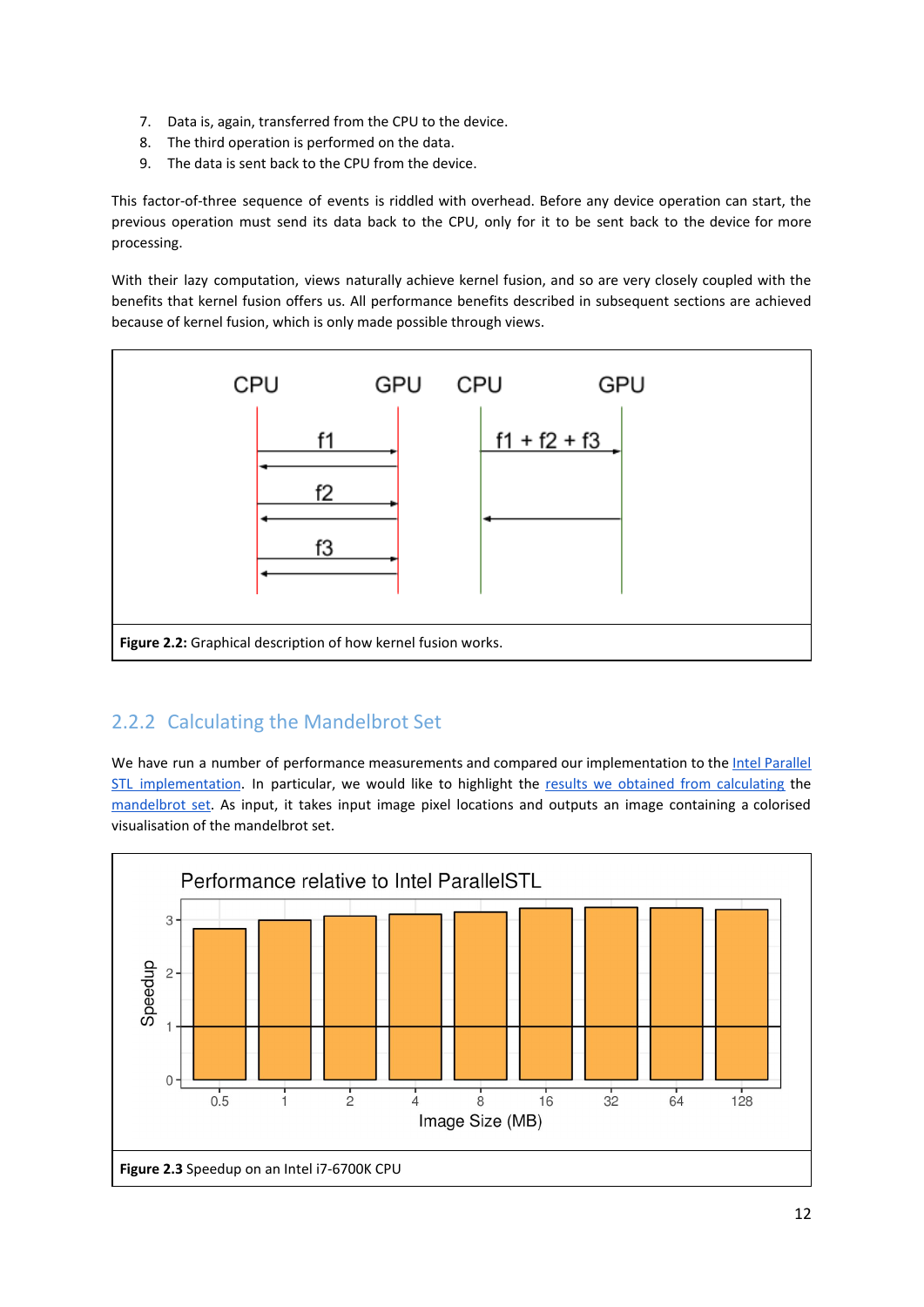As seen in *Figure 2.3*, the SYCL ranges version of mandelbrot is significantly faster than the Intel Parallel STL, even though the Intel Parallel STL is based on *Intel [Threading](https://www.threadingbuildingblocks.org/) Building Blocks* that is highly optimised for CPUs. This is because the STL does not have a specialised fused function for std::iota with std::transform, and because there is no parallel version of std::iota. This means there are two library calls, one of which is always sequential.

#### <span id="page-12-0"></span>2.3 Containers

SYCL buffers refer to a contiguous region of memory in the host. As devices can use physically distinct memory spaces to the host, SYCL 1.2.1 specifies that host pointers are invalid on the device, and may not be captured as arguments to the kernel<sup>6</sup>. It is also impossible to create a buffer of pointers for the same reason. Trees, graphs, linked-lists, and other sparse data structures need to be transformed to usable structures on the device.

Both SYCL 2.2 and OpenCL 2.0 support a feature known as *shared virtual [memory](#page-15-1)* [\(SVM\)](#page-15-1), which allows restricted sharing of pointers between host and devices by providing a shared address space. Due to the high cost of implementing SVM on either hardware stacks or software stacks, it is not widely available, and so a large number of vendors still offer OpenCL 1.2 instead of OpenCL 2.0.

Different versions of the CUDA programming model support partial or complete sharing of pointers between host and device, but users are still advised to use separate address spaces for performance reasons in some cases (for example, UMA performance analysis[10]).

The only containers to provide access to their underlying data are std::array, std::vector<sup>7</sup>, strings, and string views. As of C++17, these four templates are specified as contiguous containers, use 'flat' arrays for storage, and provide the same interface for exposing the underlying storage; this makes them easy to use with SYCL. Contrastingly, a nested std::vector<std::vector<float>> needs to be flattened for use with SYCL.

Although boost::container::flat\_{map, set, multimap, multiset} use flat layout for storage (using boost::container::container\_detail, and therefore boost::container::vector), they do not provide access to the underlying storage. To use those containers, a heterogeneous system with no SVM access needs to traverse the entire range, copy the contents to device memory, and possibly transform their layout to an optimal structure. Even with SVM access, the architectural differences between the CPU and the accelerators will require different data structures. Views or actions can potentially transform the layout of source data structures to an optimal target structure, but this is not in the scope of this paper. We aim to demonstrate that ranges, views, and actions can be used to ease developer productivity when dealing with heterogeneous systems.

#### <span id="page-12-1"></span>2.4 Concepts for parallel algorithms, views, and actions

The scope of the Ranges TS did not encompass the parallel algorithms, as they were not a part of C++14 (which the TS is based upon). Parallel algorithms, views, and actions may have different requirements to their serial counterparts. This paper doesn't propose any concepts for parallel ranges, but it does serve as a call for collaboration on concept design. Readers interested in contributing to concepts for parallel ranges might be interested in reading [Chapter](https://developer.nvidia.com/gpugems/GPUGems2/gpugems2_chapter33.html) 33 of GPU Gems 2, which outlines the design of several GPU-friendly data structures.

 $6$  The same is true for OpenCL 1.2, which is the basis for SYCL 1.2.1.

 $^7$  This excludes  $std$ ::vector<br/>bool>.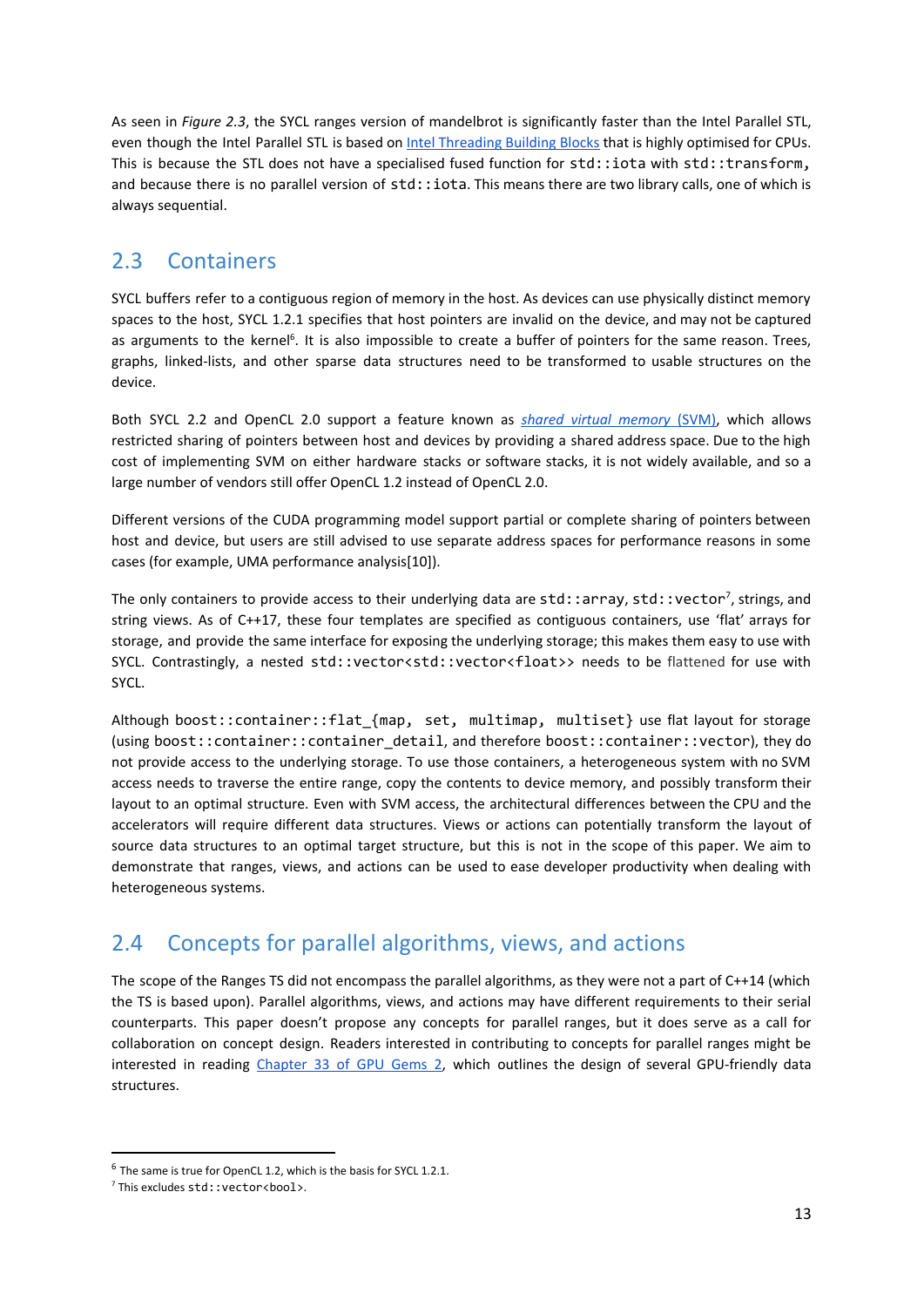## <span id="page-13-0"></span>3 Proposals

### <span id="page-13-1"></span>3.1 Introduce requirements for standard-layout types where possible

The only available guarantee that heterogeneous programming models currently have for sharing data across different compiler toolchains and ABIs is [standard-layout](http://eel.is/c++draft/basic.types#9) types. Until other guarantees are introduced to the International Standard that make it trivially possible for sharing data between multiple implementations, the following additions to C++ be instrumental in describing clear and concise heterogeneous programs.

#### <span id="page-13-2"></span>3.1.1 Investigate which types can be required to be standard-layout

Given the problems outlined in §1.3 and §2.2, we would like to suggest requiring types (such as std::tuple) be standard-layout wherever possible. One of the benefits of tuple not being standard-layout is the size optimisation. However, all three major implementations choose different algorithms for that, and none of them reorder to a better layout to minimise compile-time size; as such, this benefit is wasted.

#### <span id="page-13-3"></span>3.2 Add contiguous iterator type-traits to C++

Contiguous iterators -- as they are in C++17 -- are not identifiable by any means, which makes them useless in all-but-theory, as there is no way to guarantee that an iterator holds an address to objects that are contiguously stored in memory.

Casey Carter published *P0944 Contiguous Ranges*[1] in the Jacksonville 2018 pre-mailing, which seeks to extend support for contiguous ranges in the Ranges TS, as a refinement of random access ranges. We support P0944R0, and wish to offer the findings outlined above as additional motivation, if necessary.

## <span id="page-13-4"></span>4 Conclusion

In this paper, we have presented some problems with the existing parallel algorithms interface when targeting heterogeneous systems, and the current SYCL Parallel STL solutions. We introduce a prototype implementation where we use range-v3 to show how range-based algorithms, views, and actions leverage many of the problems with the current parallel algorithms' interface, and enable further optimisations, such as kernel fusion (compile-time functor composability) that are not possible with the iterator interface.

We encourage the C++ Standardisation community to consider including views and actions in the next C++ Standard to facilitate adoption of C++ on heterogeneous platforms. Ranges without views and actions are insufficient to address the problems faced on these platforms.

We would like to ask that requirements be made for standard-layout types whenever possible, such as starting with std::tuple. Standard-layout types are currently the only guarantee that a programming model for heterogeneous systems can enforce so that data can be shared across different compilers and ABIs. Non-standard-layout types cannot be copied to a device 'as-is' for which code is compiled with a different compiler toolchain.

Finally, as an intermediate step, we encourage the Library Evolution Working Group to consider adding a mechanism for identifying contiguous iterators to the Standard for C++, so that Parallel STL implementations can detect whether iterator ranges are contiguous and can assume that data can be directly and continuously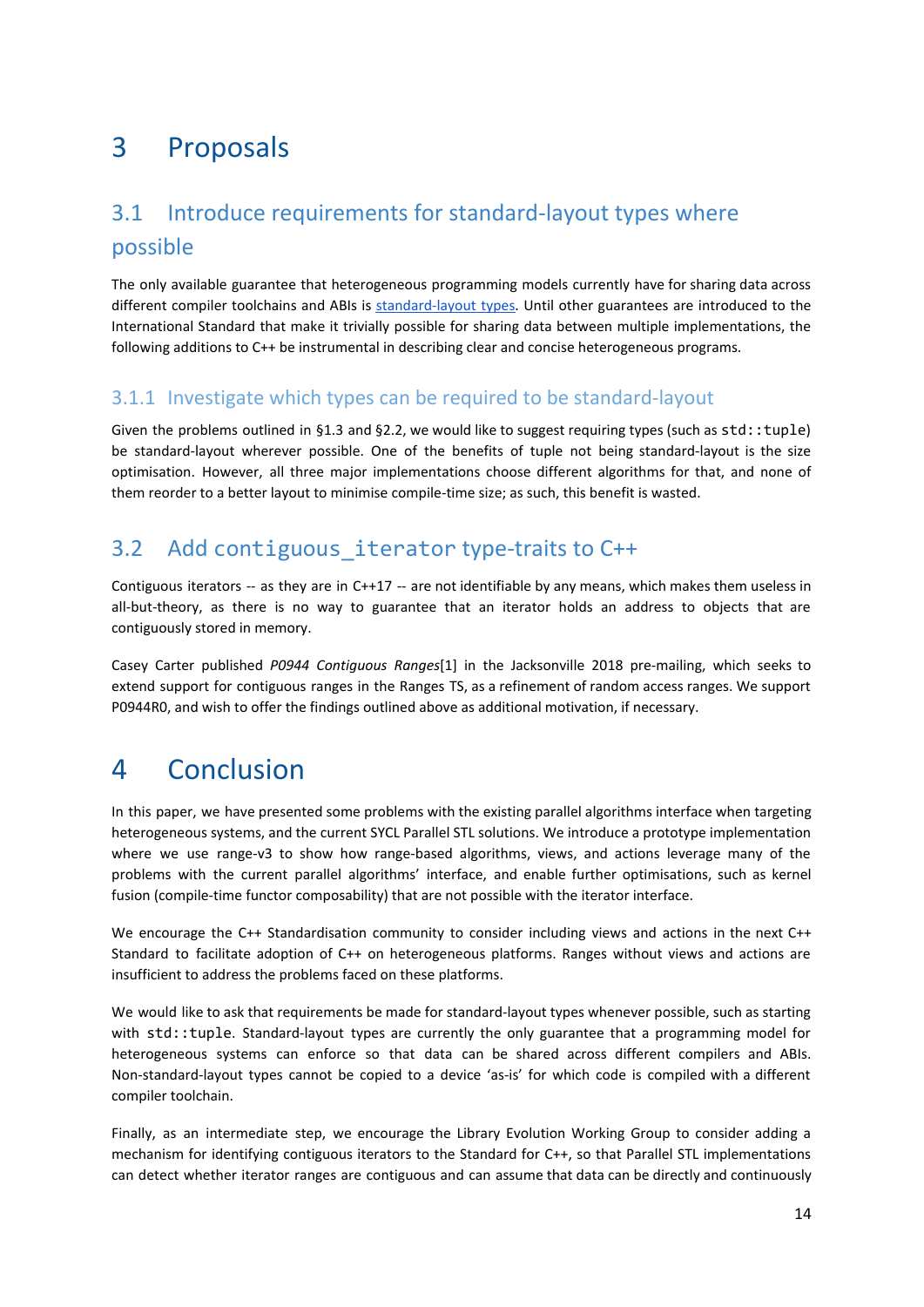accessed through a pointer. We also encourage LEWG to consider extending the Ranges TS to support a ContiguousIterator concept and a ContiguousRange concept. P0836 actively supports the direction P0944 suggests, as noted in §3.2.1.

### <span id="page-14-0"></span>5 Future work

Future work will continue to explore the combination of parallel algorithms with ranges, with special attention paid to fusion. We would like to explore other topics, such as data layout transformation, and concept definitions that would be meaningful for parallel algorithm implementations that target non-CPU architectures.

The authors, and the SYCL group in Khronos, will continue to work with the SYCL Parallel STL implementation, exploring the different issues that heterogeneous computing present to the C++ standard. We are looking forward to feedback to our ideas but also more general collaborations on any aspect that may facilitate the programmability of heterogeneous systems in C++.

It was also mentioned in Jacksonville that support for reflection, especially with respect to private members, is a powerful solution to our problems. We would like to recommend research be undertaken to explicitly demonstrate how static reflection can benefit heterogeneous programming.

Finally, this work has identified that typical implementations of std::tuple may not be suitable for heterogeneous programming. We believe there is a problem with allowing std::tuple to be non-standard-layout, which has been sufficiently exposed by our endeavour to marry parallel programming and the Ranges TS, and we would like to [investigate](https://github.com/codeplaysoftware/parallelts-range-exploration/issues/21) ways to refine [std::tuple](https://github.com/codeplaysoftware/parallelts-range-exploration/issues/21) -- and possibly other types -so that they become suitable for heterogeneous programming.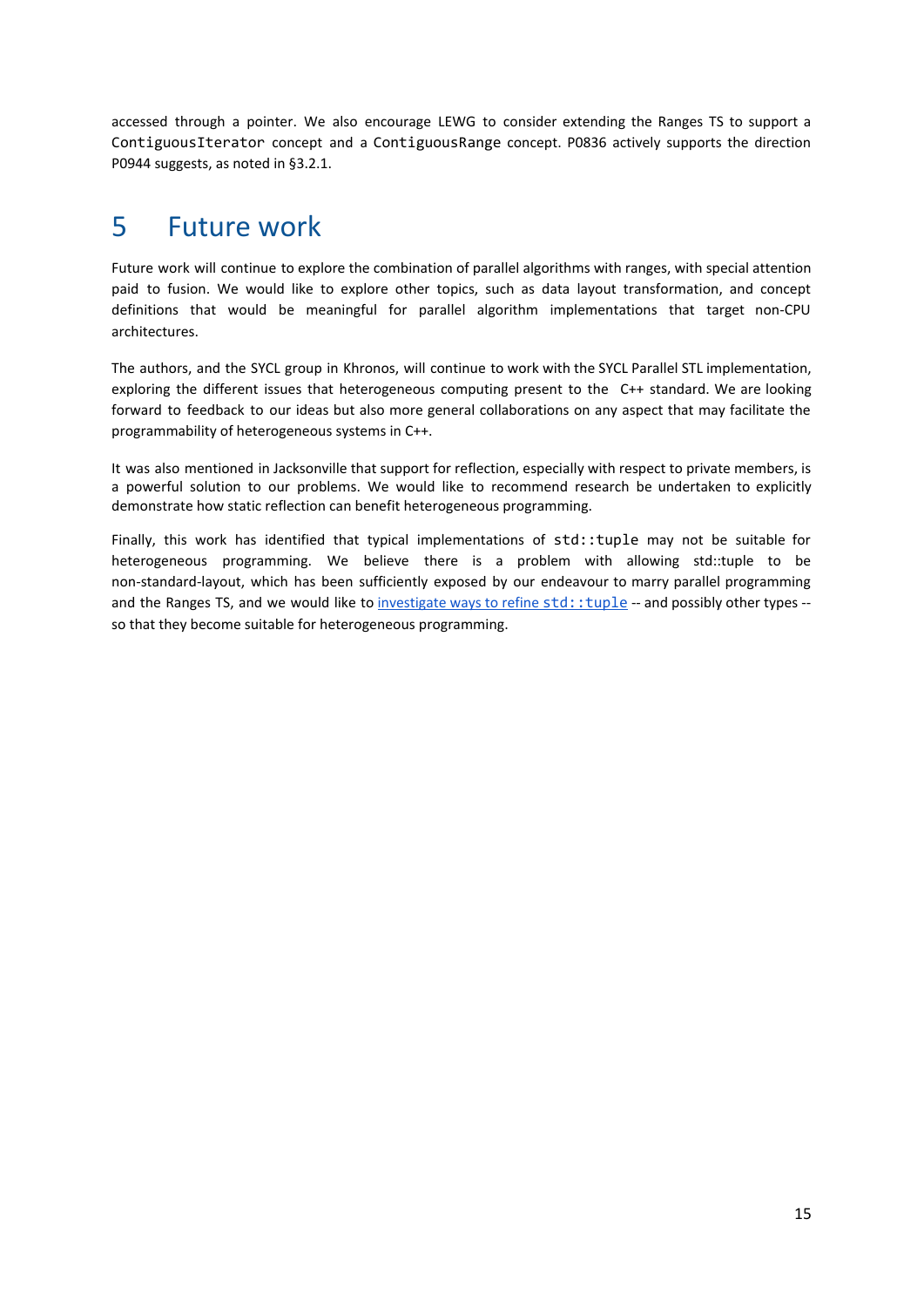## <span id="page-15-0"></span>Appendix A Acknowledgements

We would like to thank Casey Carter, Morris Hafner, and Eric Niebler for their feedback on this paper.

We also offer our thanks to our employer, Codeplay Software, for providing time to research these issues and present this proposal to the committee.

## <span id="page-15-1"></span>Appendix B Glossary

| Term                       | <b>Definition</b>                                                                                                                                                                           |
|----------------------------|---------------------------------------------------------------------------------------------------------------------------------------------------------------------------------------------|
| Accessor                   | An accessor is a class which allows a SYCL kernel function to access data<br>managed by a buffer.                                                                                           |
| Action                     | An eagerly executed algorithm which mutates the state of its input range.<br>It is designed to be composable by returning references to mutable<br>ranges.                                  |
| <b>Buffer</b>              | The buffer class manages data for the SYCL C++ host application and the<br>SYCL device kernels. The buffer class may acquire ownership of some host<br>pointers passed to its constructors. |
| Command group handler      | The command group handler class provides the interface for the<br>commands that can be executed inside the command group scope.                                                             |
| Compile-time kernel fusion | A form of kernel fusion involving combining multiple components into a<br>single kernel via expression templates.                                                                           |
| Embarrassingly parallel    | A task or problem in which a computation is performed on a series of data<br>independently without any need for communication between each<br>computation.                                  |
| Device                     | A SYCL device encapsulates an OpenCL device or the SYCL host device,<br>which can run SYCL kernels on the host.                                                                             |
| Device memory              | Refers to memory address spaces local to one or more heterogeneous<br>devices. In the case of multiple devices, each device has its own address<br>space.                                   |
| Host                       | The host is the system that executes the $C++$ application including the<br><b>SYCL API.</b>                                                                                                |
| Kernel                     | A function which is compiled specifically for executing on a particular<br>heterogeneous device.                                                                                            |
| Kernel fusion              | The process of merging one or more kernels together into a single kernel<br>in order to avoid overhead from offloading.                                                                     |